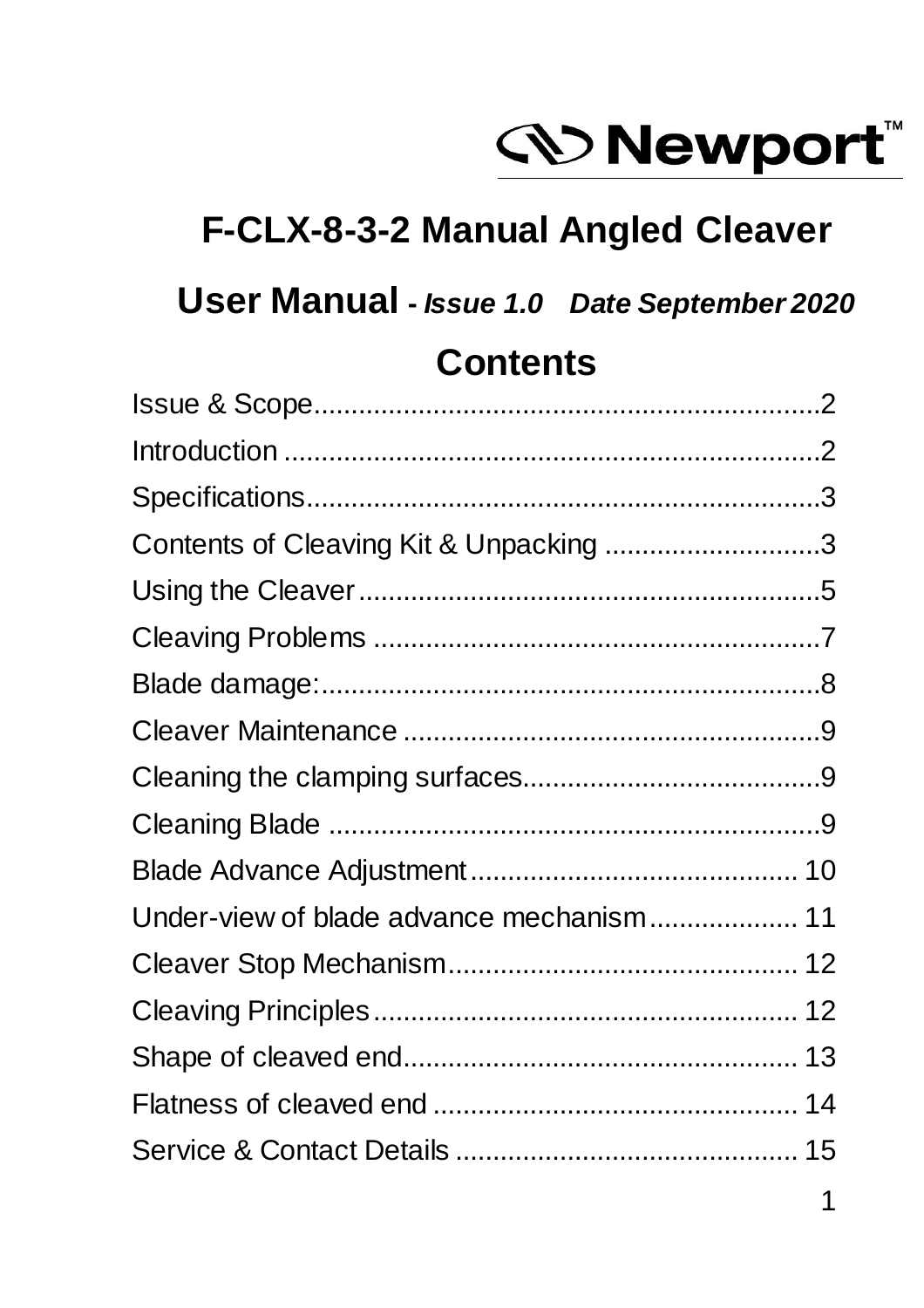## **Issue & Scope**

This user manual will be updated from time-to-time to reflect technical changes to the product. This covers operation of the **F-CLX-8-3-2 Manual Angled Cleaver**.

## **Introduction**

#### *Angled Fiber Cleaver*

The **F-CLX-8-3-2 Manual Angled Cleaver**is designed to angle cleave a single  $125\mu m$  diameter singlemode optical fiber with the mirror-smooth, damage-free fiber core. Cleaving a singlemode fiber with the core at 8º from the perpendicular ensures the back-reflection will not be guided back down the fiber, and hence the return loss will be -60 dB or greater. 8° angled cleaves are used in mechanical splices, for instance in FTTx applications. The cleaver can be used as a field tool or on the benchtop. The fiber is clamped through its coating in a fiber holder. The stripped fiber passes between dowels for proper alignment. The cleave is carried out by pressing down the green anvil. The two vertical polyurethane rubber rings trap and clamp the fiber, the anvil deflects the fiber so that it hits the diamond blade which scratches the fiber, causing it to cleave. The offcut is left between the dowels on the offcut side. Remove the offcut and dispose of carefully.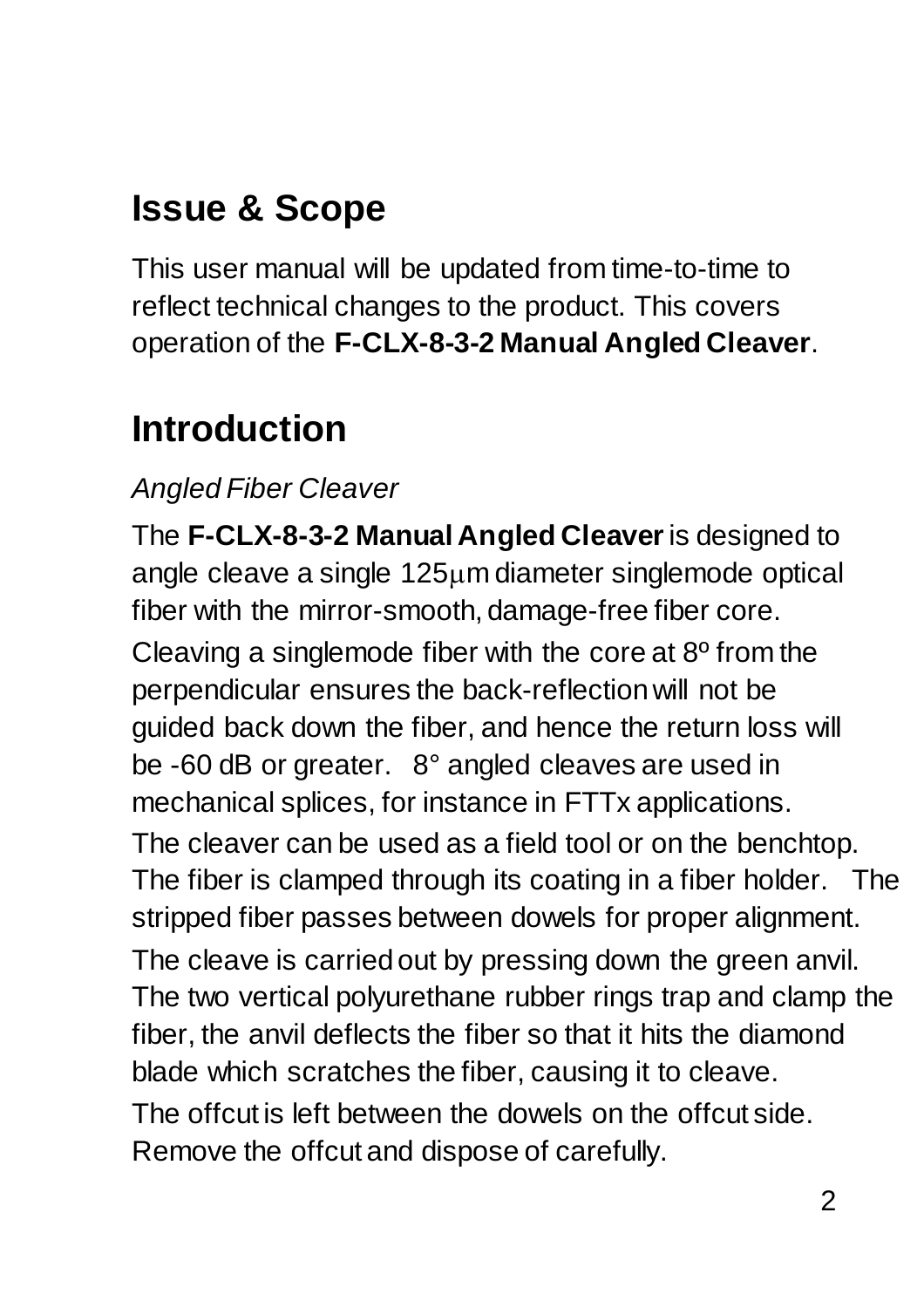# **Specifications**

## **F-CLX-8-3-2 Manual Angled Cleaver**

| <b>SM Fiber diameter:</b> | $125 \mu m$                                      |
|---------------------------|--------------------------------------------------|
| Coating diameter:         | $250 \mu m - 900 \mu m$                          |
| Cleave position:          | $>3$ mm for 250 $\mu$ m coating                  |
|                           | $>8$ mm for 900 $\mu$ m coating                  |
| Blade life (#cleaves):    | $> 10,000$ (using 10 positions)                  |
| Dimensions:               | 79 mm x 68 mm x 40 mm                            |
| Weight:                   | 160 g $(0.4$ lbs)                                |
| Typical end angle:        | $8^{\circ}$ (+/-2 $^{\circ}$ ) (center of fiber) |
| Glass roll-off            | $=40 \mu m$                                      |
|                           |                                                  |

## **Contents of Cleaving Kit & Unpacking**

The cleaver is supplied along with the following items:

- 1. Carrying case
- 2. Quick Guide for Cleaving operation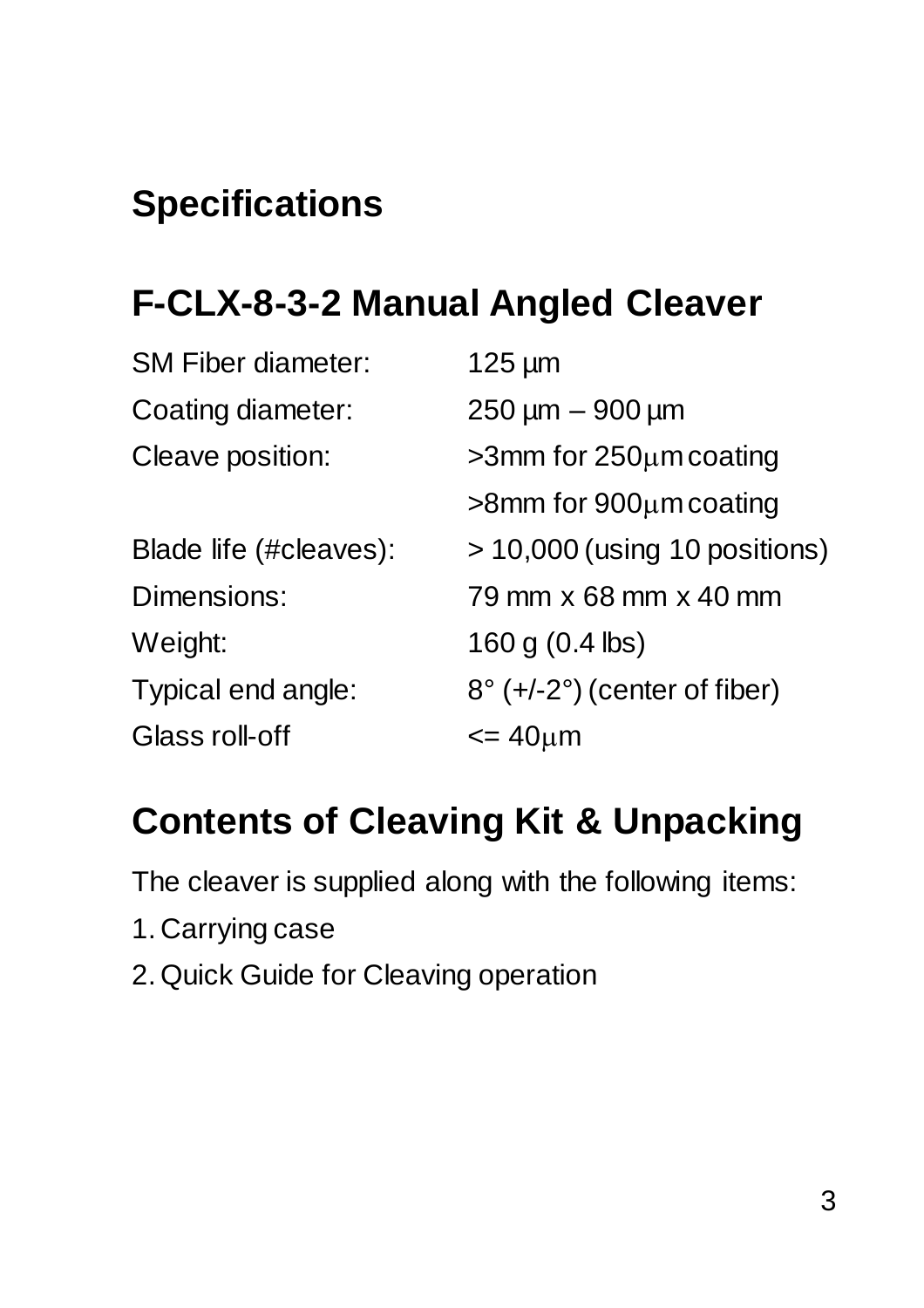#### Description o**f F-CLX-8-3-2 Manual Angled Cleaver**

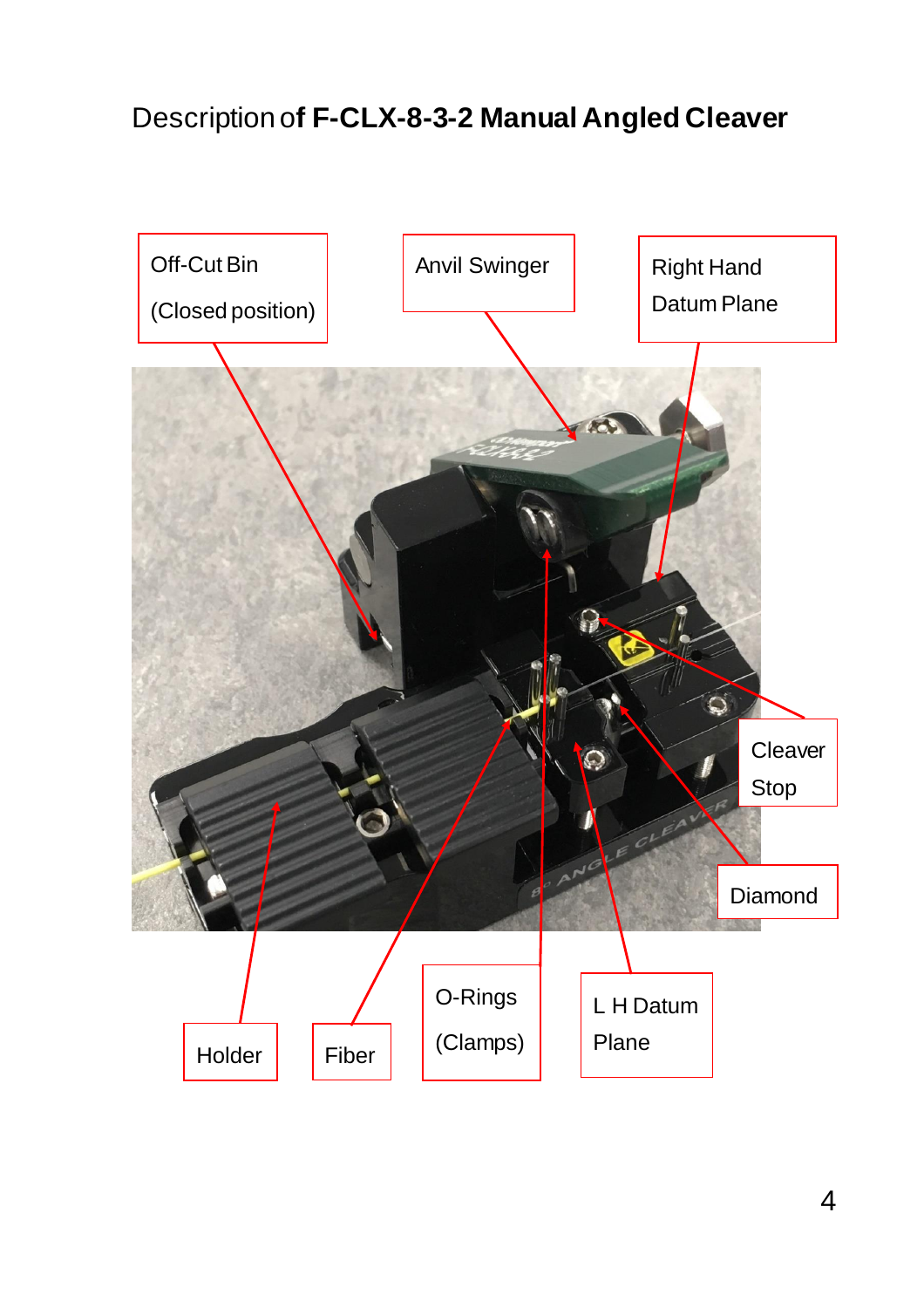# **Using the Cleaver**

### *1. Fiber Preparation*

Strip back outer jacket, secondary and primary coatings, as required. Place fiber in fiber holder.

The bare fiber should be at least 35 mm long to ensure that the stripped fiber passes over the hole in the reference plane and through the dowels forming the fiber location channel on the offcut side of the hole

Clean fiber thoroughly using a lint-free wipe wetted with alcohol (IPA)

### *2 Fiber insertion and setting cleave length*

- Strip the coating off the fiber to the required length.
- Load fiber in holder.
- Adjust position of end of coating to achieve correct.cleave length.
- For  $900\mu$ m coating, rotate the fiber so that it curls **downwards** towards the polyurethane-coated clamping planes. Avoid upward curl because this makes the fiber difficult to pass throught the dowel channels. Avoid sideways curl because the fiber is not straight across the cleaving hole and might miss the clamping ridges
- The stripped end of the fiber passes across the hole in the clamping plane and through the pair of dowels on the offcut side of the tool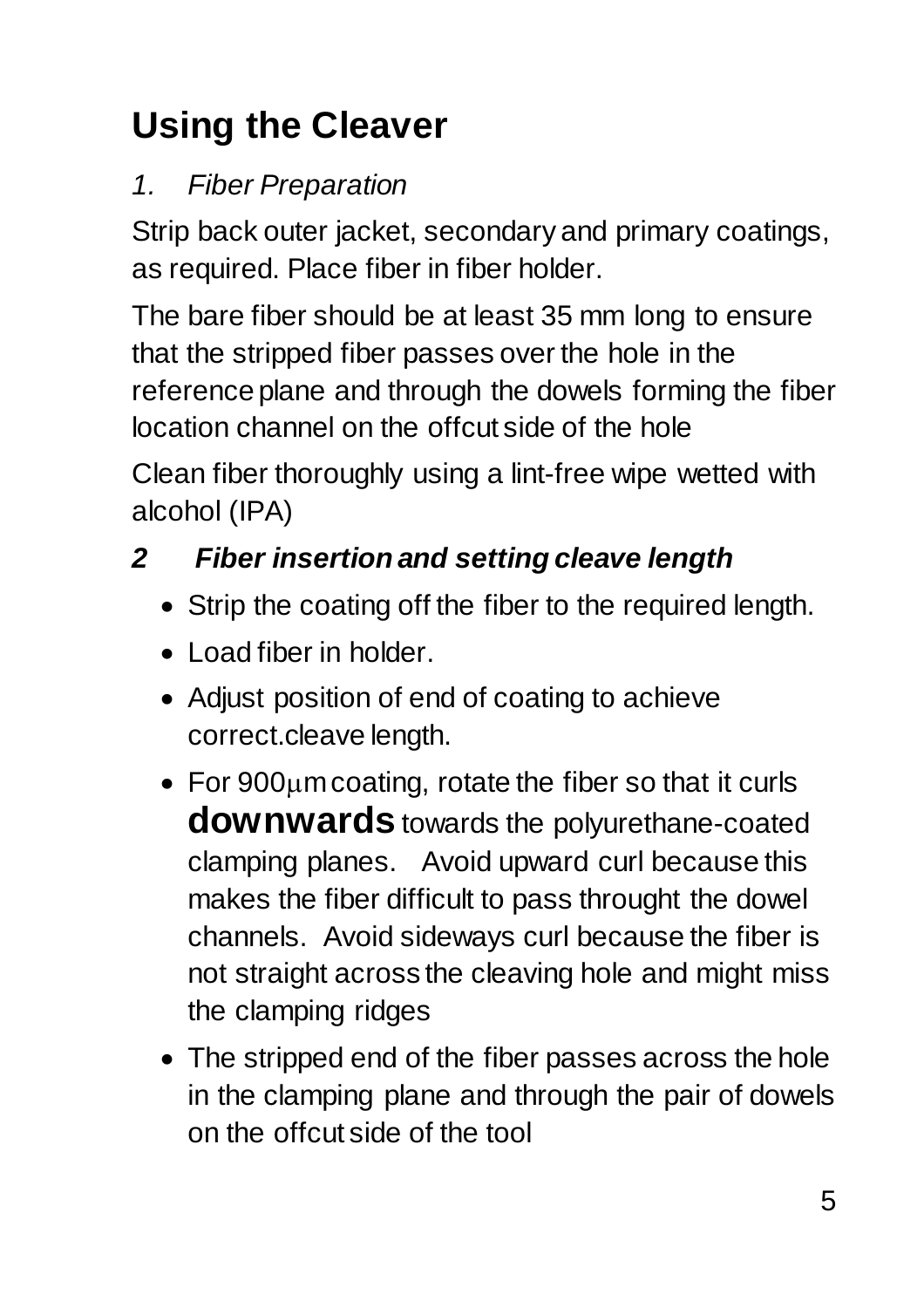### *3. Cleaving the Fiber*

The fiber is cleaved by pressing down the anvil.

- The vertical polyurethane rings trap and clamp the fiber
- The anvil deflects the fiber downward on to a diamond blade which scratches the fiber, causing it to cleave.
- After cleaving, release the anvil and open the tool

#### *4. Remove Cleaved Fiber*

Remove the cleaved fiber and the fiber holder.

Take care that the cleaved fiber end does not touch the tool surface as this may cause dirt to attach to the cleaved end face.

#### *5. Remove Fiber Off-Cut*

The offcut is left between the dowels after cleaving. Remove the offcut and dispose of carefully.

Offcuts may be placed in sliding tube at back of cleaver.

**Please Note:** The cleaver may not work properly if the offcut from previous cleaves remains in the tool

## **HAZARD**

The fiber off-cut is a sharp hazard which should be removed. Periodically empty the offcut bin and dispose of fiber offcuts safely using a "cin"-bin.

The tool is ready to cleave the next fiber.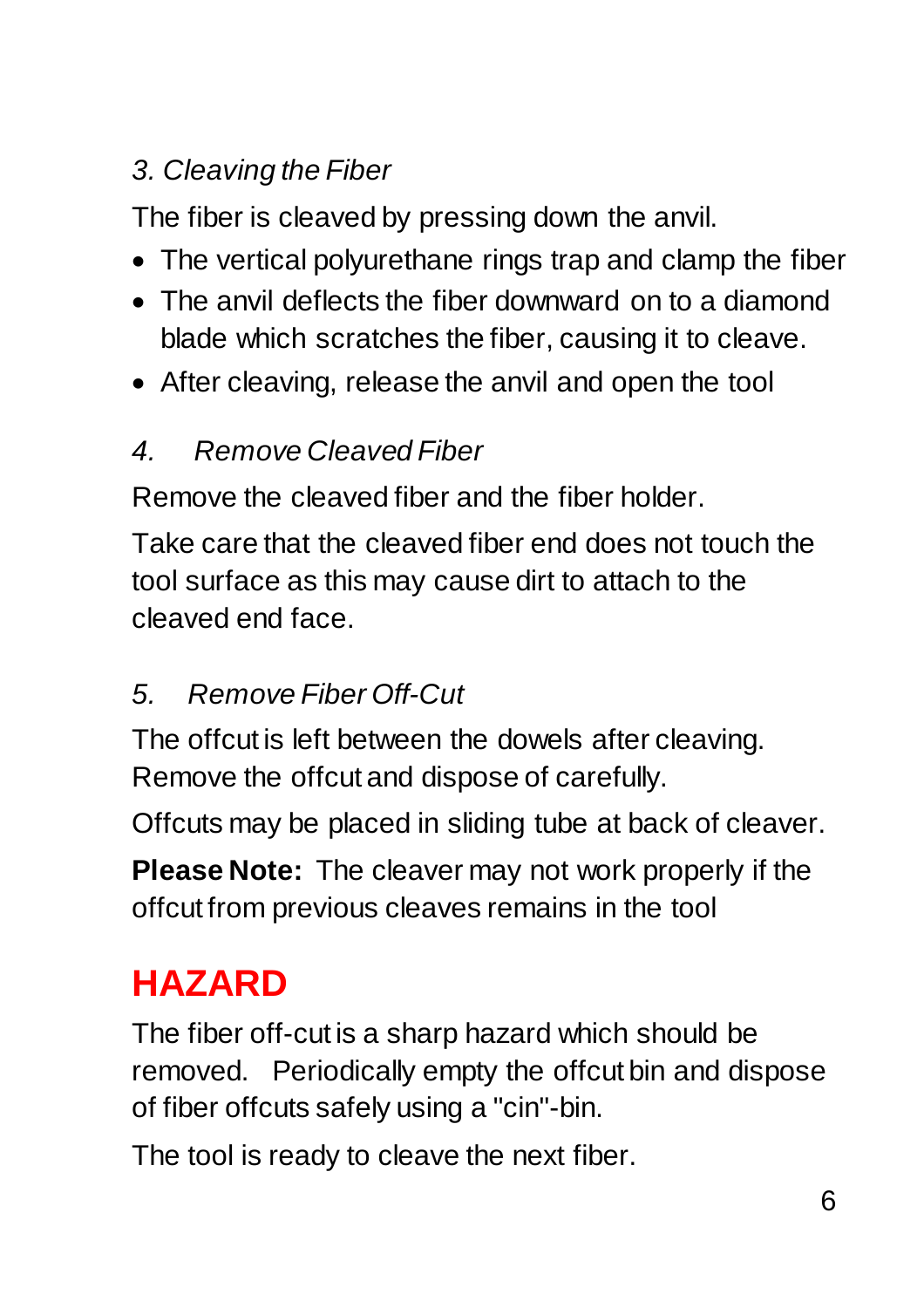# **Cleaving Problems**

- *Offcut fiber in channel.* Remove with finger or by turning tool on side and shaking out. Dispose of offcut
- *Offcut fiber in other part of tool*. Remove using wipe or air. Dispose of offcut.
- *Will not cleave.* Blade damaged advance blade by turning end screw **clockwise** by 1 full turn.
- *Measuring End Angle*: It is not possible to measure the end angle from a side projection (e.g. in a fusion splicer). The angle must be measured from above the cleaved surface using a surface profiler or interference technique.
- *Blade damage. - a large chip is seen in the cleaved end face* Advance blade by turning screw 1 turn clockwise.
- *Excess hackle or poor surface quality:* Can occur if the end angle too high. However, cleave is usable if core of fiber end face is smooth.
- *High back-reflection:*
- (1) Angle cleave is dirty with dirt increasing backreflection. Thoroughly clean tool.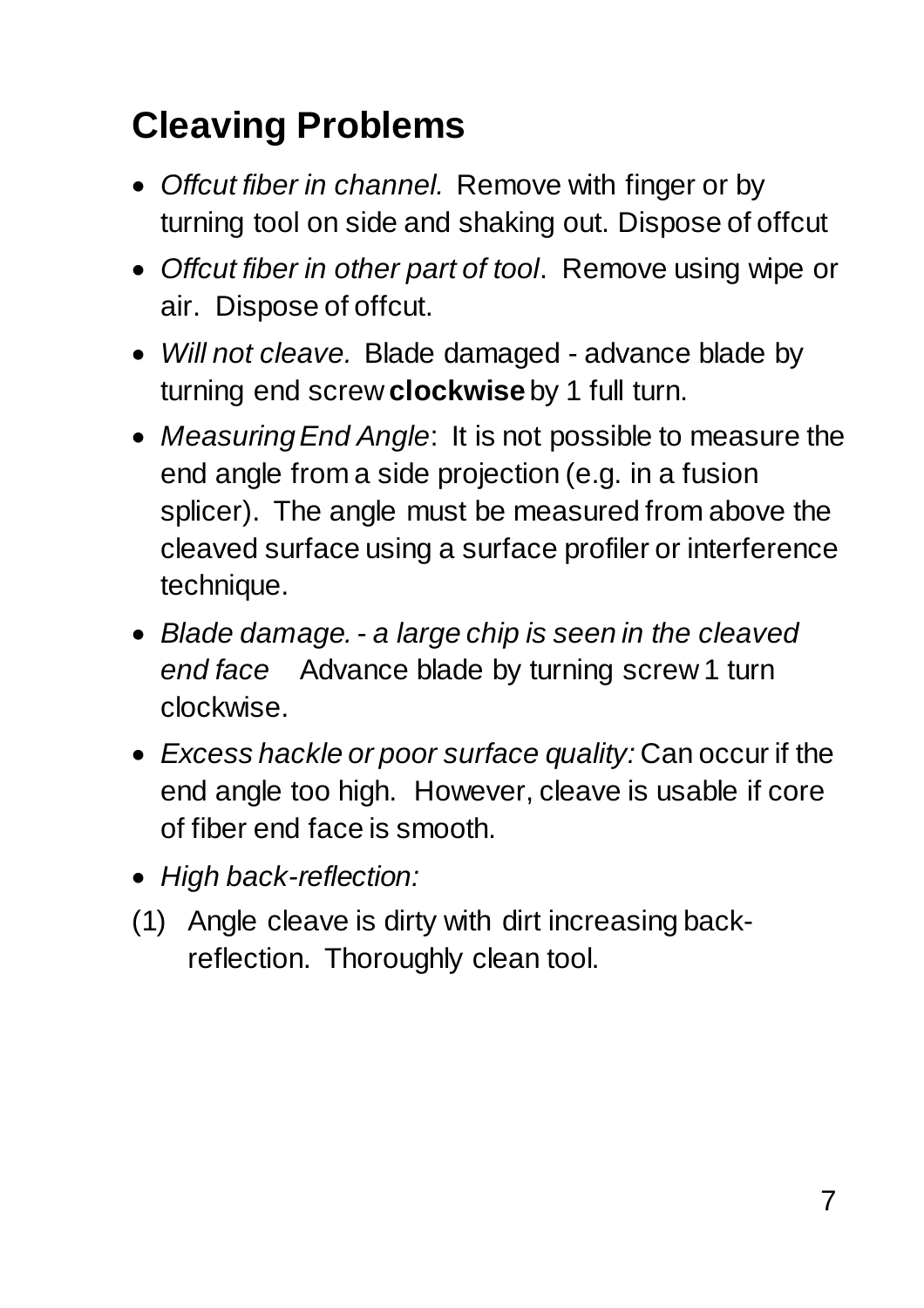**Blade damage:**



*Good cleave Excess blade damage or excess hackle*

- 1. Blade dirty: Clean blade with alcohol wetted cotton bud or lint-free tissue.
- **2.** Blade chipped: Advance blade by turning screw 1 turn clockwise. With proper use, each blade position should achieve more than 1,000 cleaves before needing to be advanced.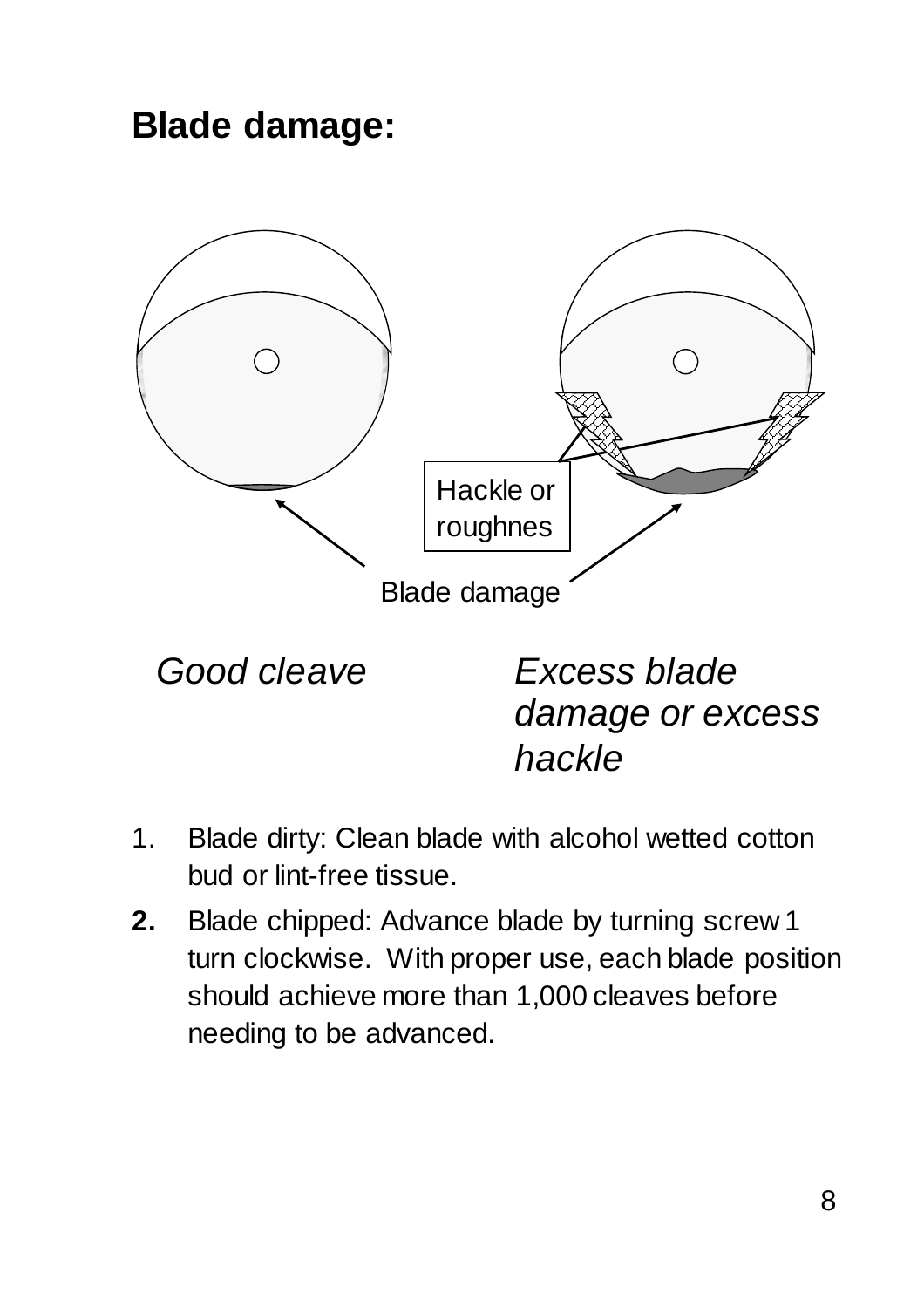# **Cleaver Maintenance**

The cleavers should be kept clean and free of dust with no fiber offcuts present. The cleaver should be transported in its carrying case.

Stripped fibers should be cleaned with an alcohol wipe prior to insertion into the cleaver to prevent dirt under the clamping surfaces which may break fibers.

The diamond blade wears with time. A maintenance schedule should be agreed with the operators in advance and the diamond blade should be advanced after a certain number of cleaves have been carried out or a certain amount of time has elapsed. (See Blade Advance Adjustment below.)

### **Cleaning the clamping surfaces**

The "O"-rings and the clamping surface in the area of the rectangular hole in the reference plane should be kept clean and free from dust. They should be wiped regularly with an alcohol-wetted cloth.

This will remove dust particles and fiber debris, which will prevent clamping of the fiber and so give poor cleaving.

### **Cleaning Blade**

The blade should be clean. Wipe along its length with an alcohol soaked tissue or cotton bud.

**Caution:**Any hard or dirty cleaning implement may damage the sharp edge of the diamond blade.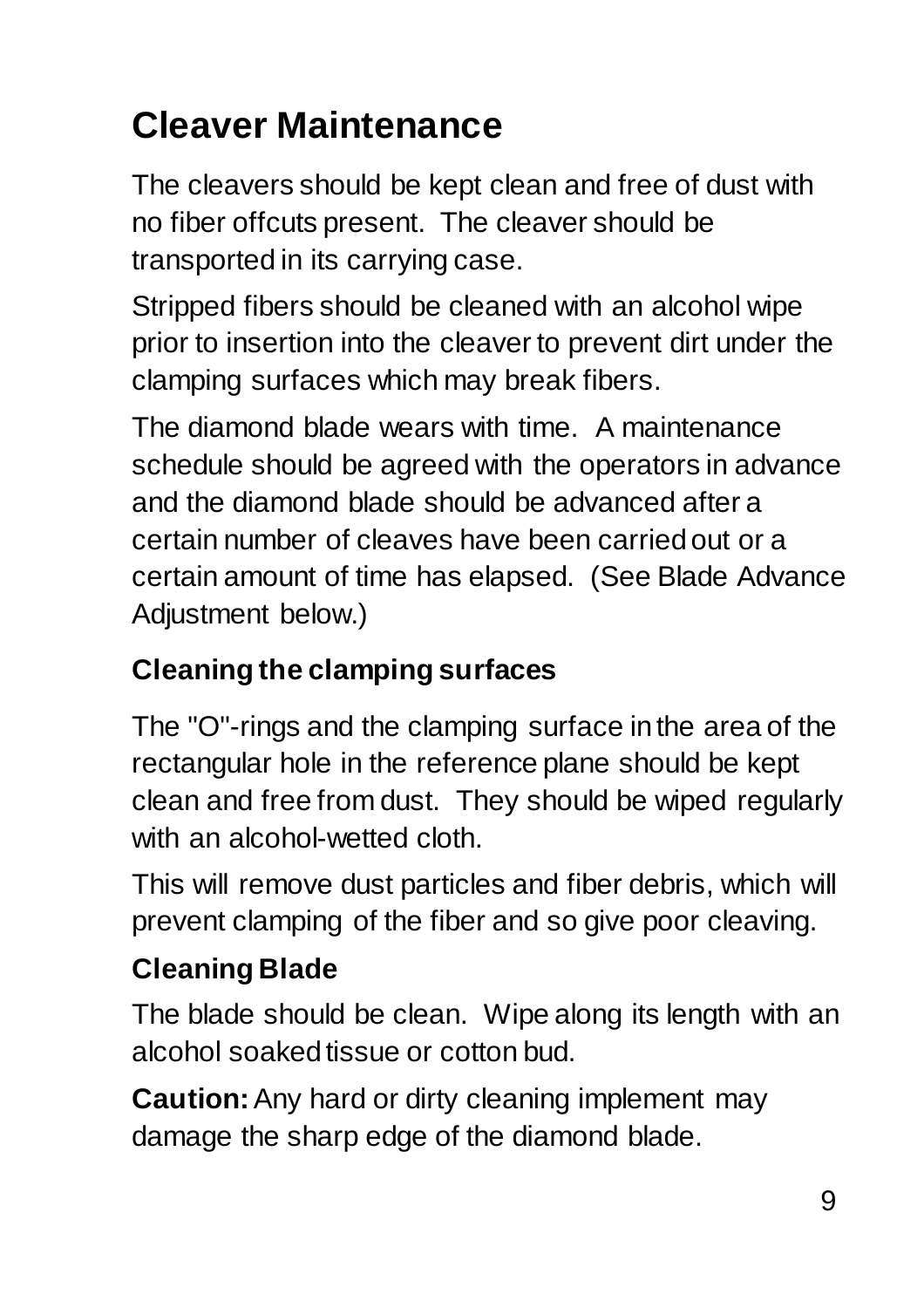# **Blade Advance Adjustment**

The part of the diamond blade that cuts into the fiber may become worn or chipped, giving poor cleaves. The blade can be advanced so a new portion cleaves the fiber. The blade has multiple positions, with each position capable of carrying out more than 1,000 cleaves.

A UNC5-40screw (accessed from the rear of the cleaver) controls the blade advance. To advance the blade to the next position, turn the screw clockwise by **1/2 turn** (see red circle). This drags the blade-carrying block backwards, so creating a new blade position.





This is shown underneath by a scale printed on the blade advance block (see green circle). The blade is 3.5mm long and so there are up to 10 positions on each blade.

The blade adjustment screw should only be turned clockwise, advancing the blade to an unused position. If the screw is turned anti-clockwise, this will expose a used part of the blade which is probably damaged; in addition, the screw may loosen itself in the cleaver.

**CAUTION:** Poor cleaving may be caused by dirt. Clean the blade and the fiber thoroughly and re-cleave the fiber. Only advance the blade if cleaving does not improve.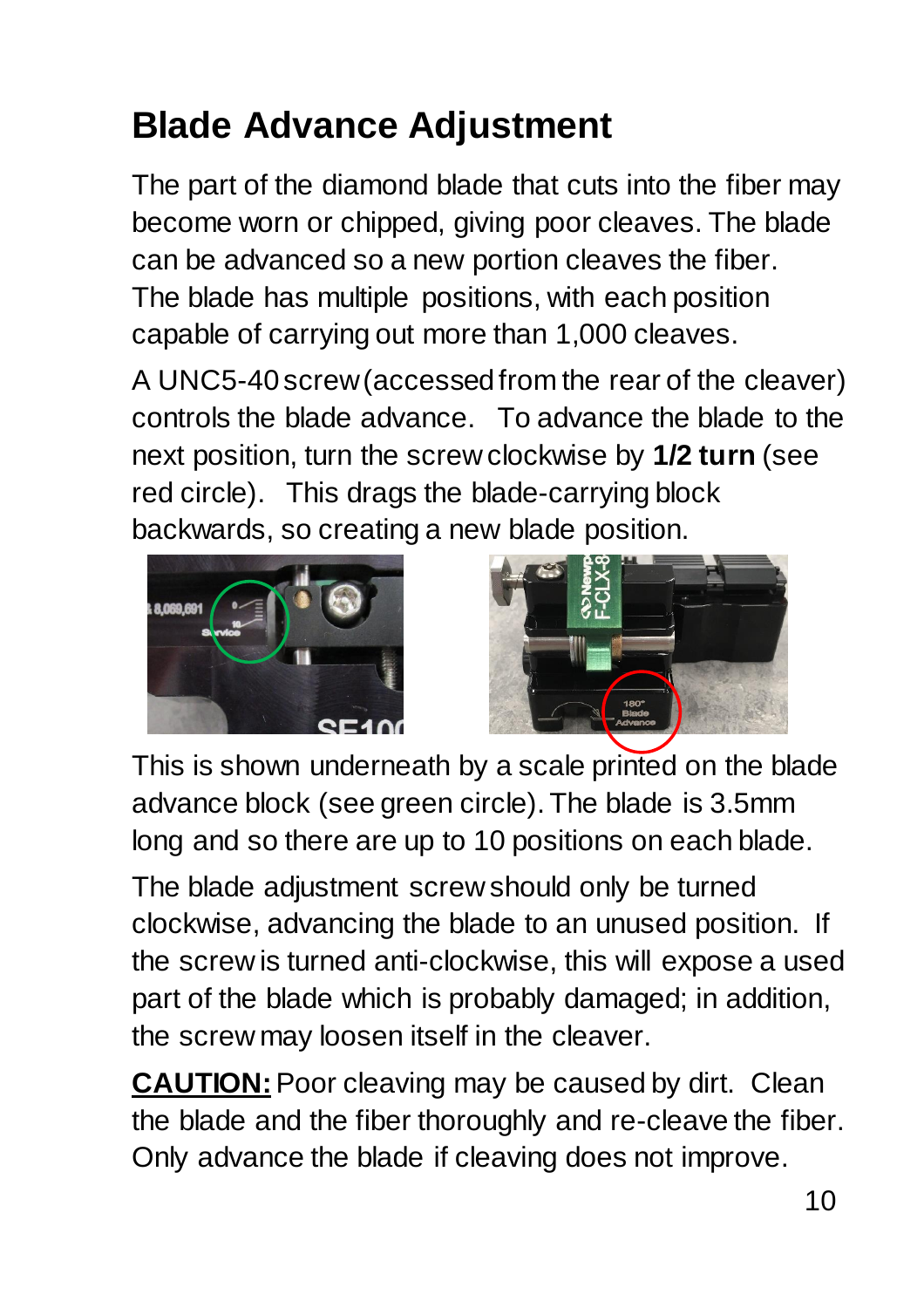### **Under-view of blade advance mechanism**

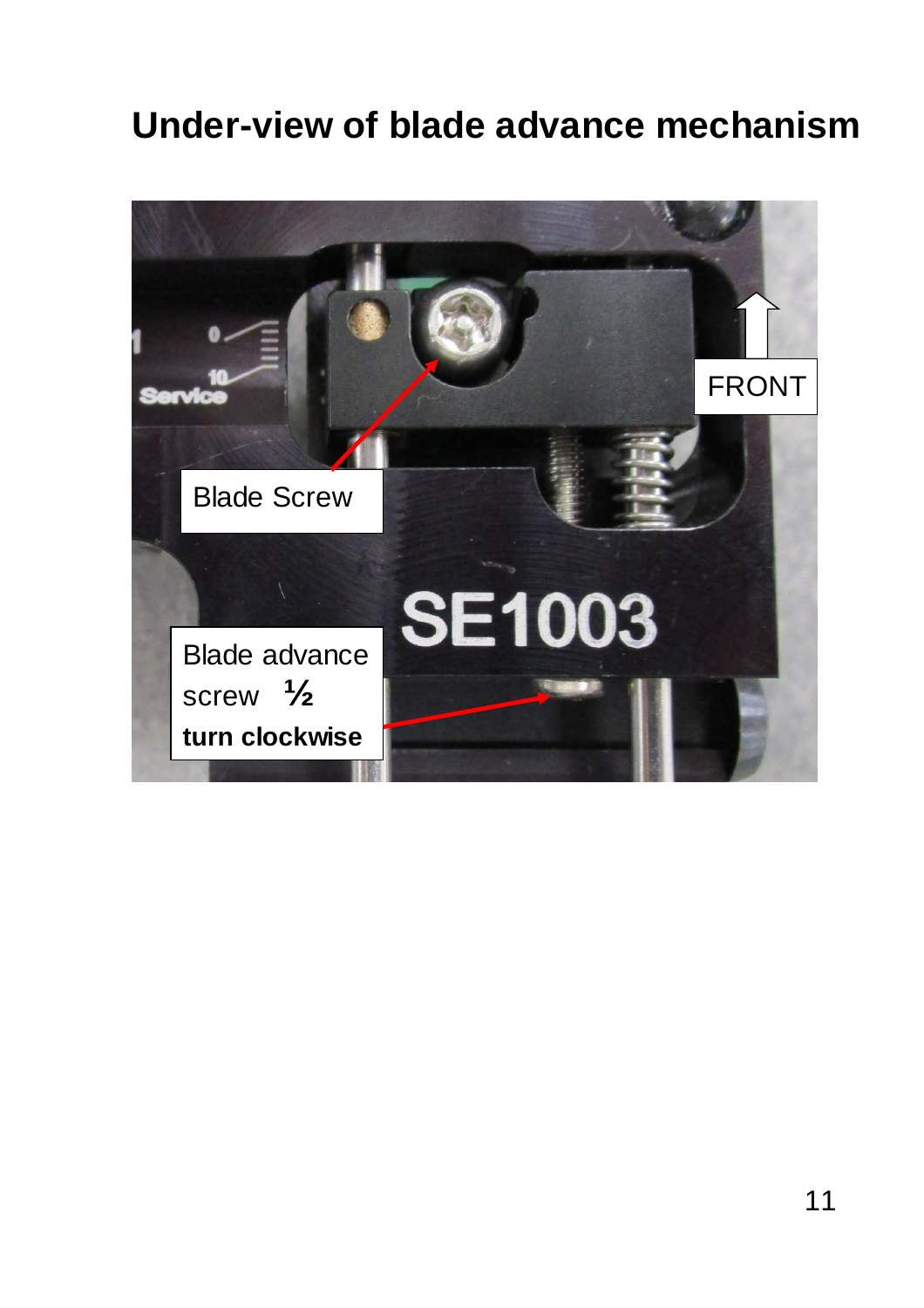#### **Cleaver Stop Mechanism**

The screw to set the stop for the cleaver movement is located on the Chassis under the anvil. The stop is set to prevent further movement after the cleave has taken place, to prevent the cleaved fiber being damaged by the blade.

# **Cleaving Principles**

Optical fiber cleavers operate by a combination of scoring and tensioning the glass of the fiber. The quality of a cleaved fiber end will depend on the degree of control provided by the scoring and tensioning mechanisms. The precision fiber cleavers here described have been designed to minimise the damage to the cleaved end

- *Clamping Fiber:* The fiber is clamped at 2 positions by vertical polyurethane rubber rings.
- *Bending Fiber:* The clamped fiber is bent downwards in to a hole by the green anvil . This also tensions the fiber.
- *Tensioning the fiber:* The cleaving planes are fixed. Pushing the anvil swinger down causes the fiber to stretch and tension the fiber.
- *Scratching the fiber:* The bent and tensioned fiber is pushed into contact with the blade as the anvil swings downwards. The blade scratches the fiber causing it to cleave.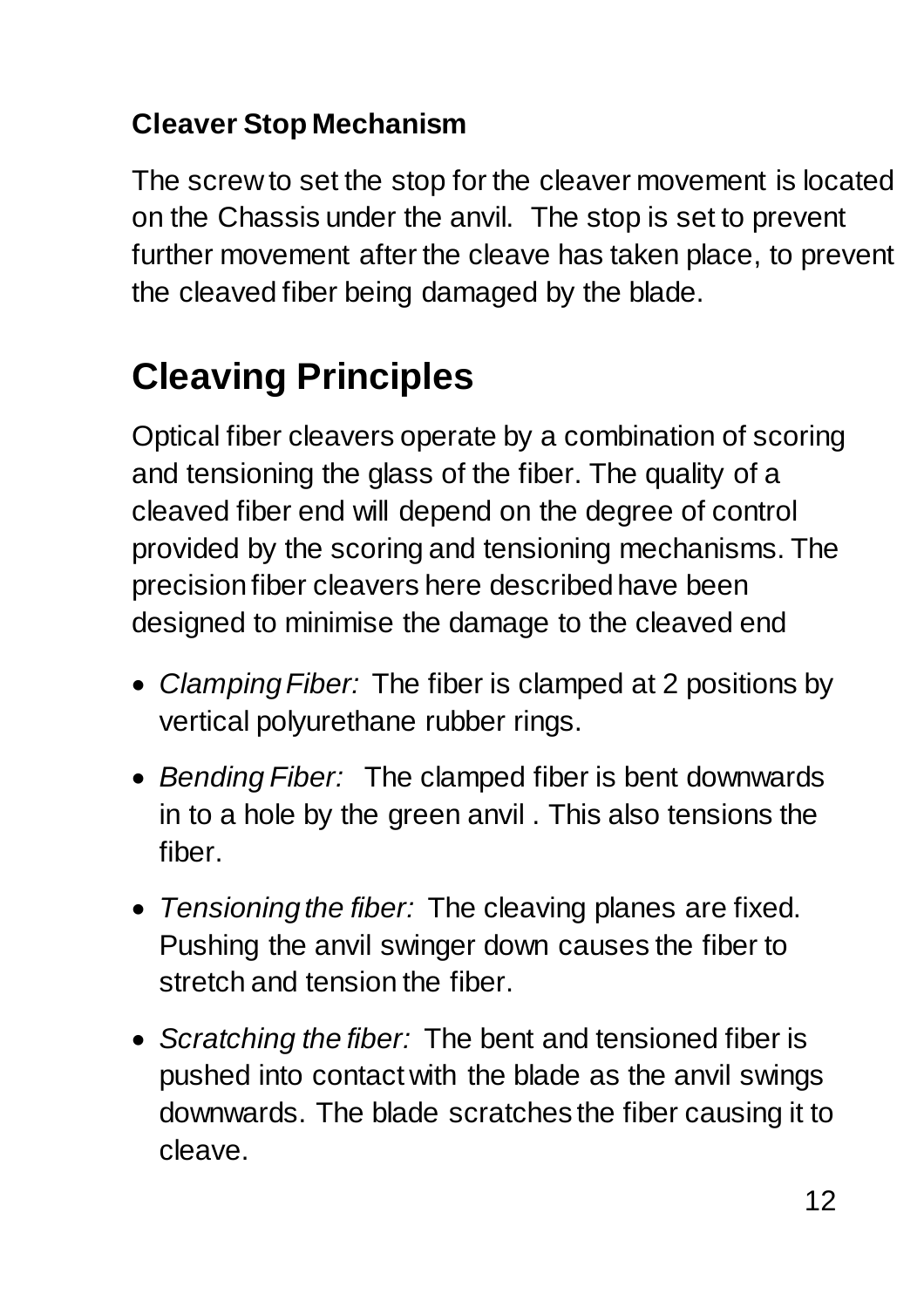# **Shape of cleaved end**

The cleaved fiber has an end angle of  $8^\circ$  at the center of the  $125\mu$ m diameter optical fiber.

The cleave angle is approximately constant over the core of the single mode fiber. However, the region of the cleaved end close to the diamond blade score has a lower end angle and the region distant from the diamond blade score has a higher end angle.

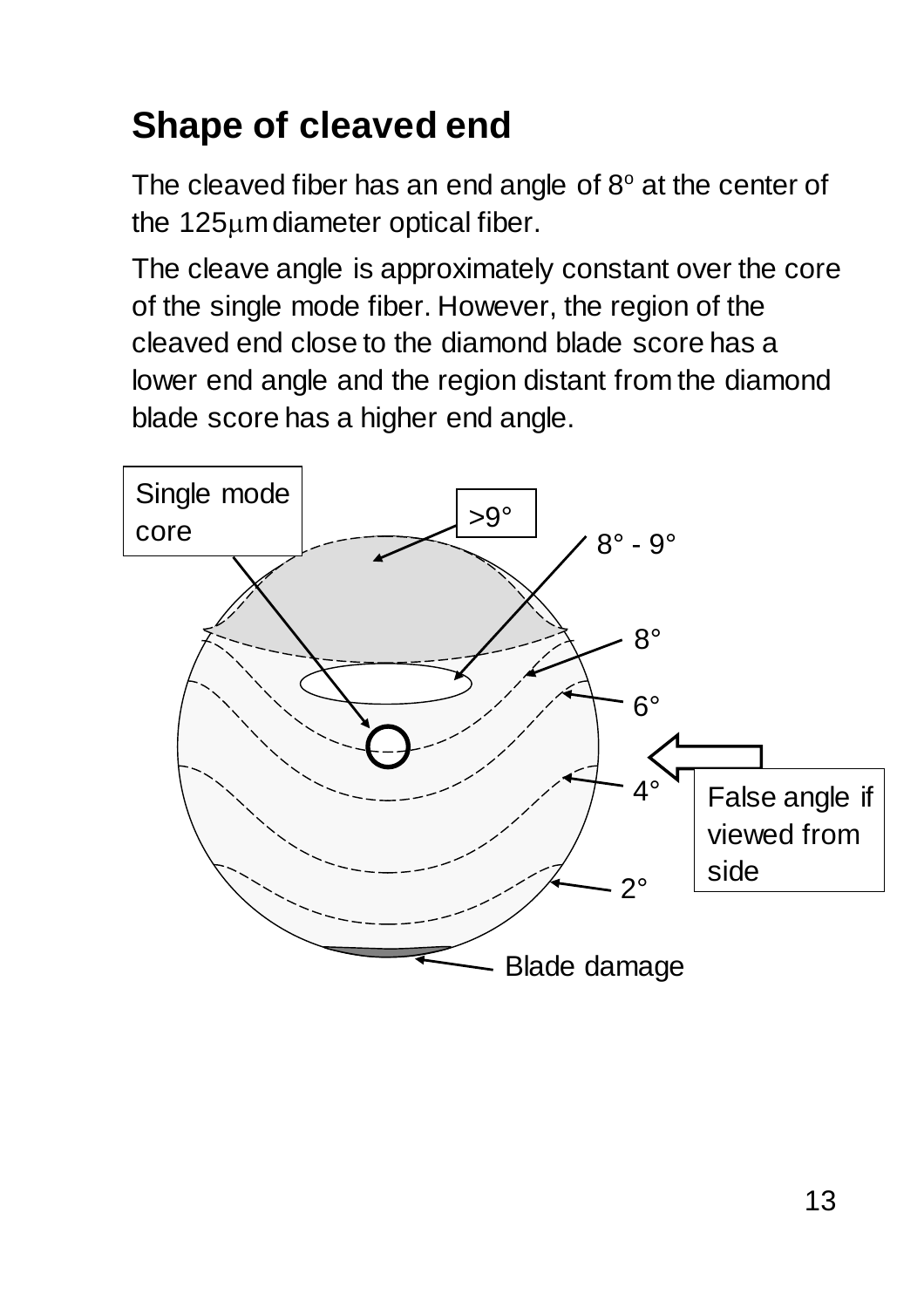## **Flatness of cleaved end**

The cleaved end has a portion which is at high angle where the glass rolls-off. A view of the cleaved end face in side-projection is seen below.

The amount of roll-off is controlled and is less than  $40\mu$ m.





#### PLEASE NOTE:

The angle of the core of the cleaved end cannot be measured by inspection from the side of the fiber. The core is not visible when viewed from the side of the fiber.

In the event of problems, please contact Newport Corporation, as below.